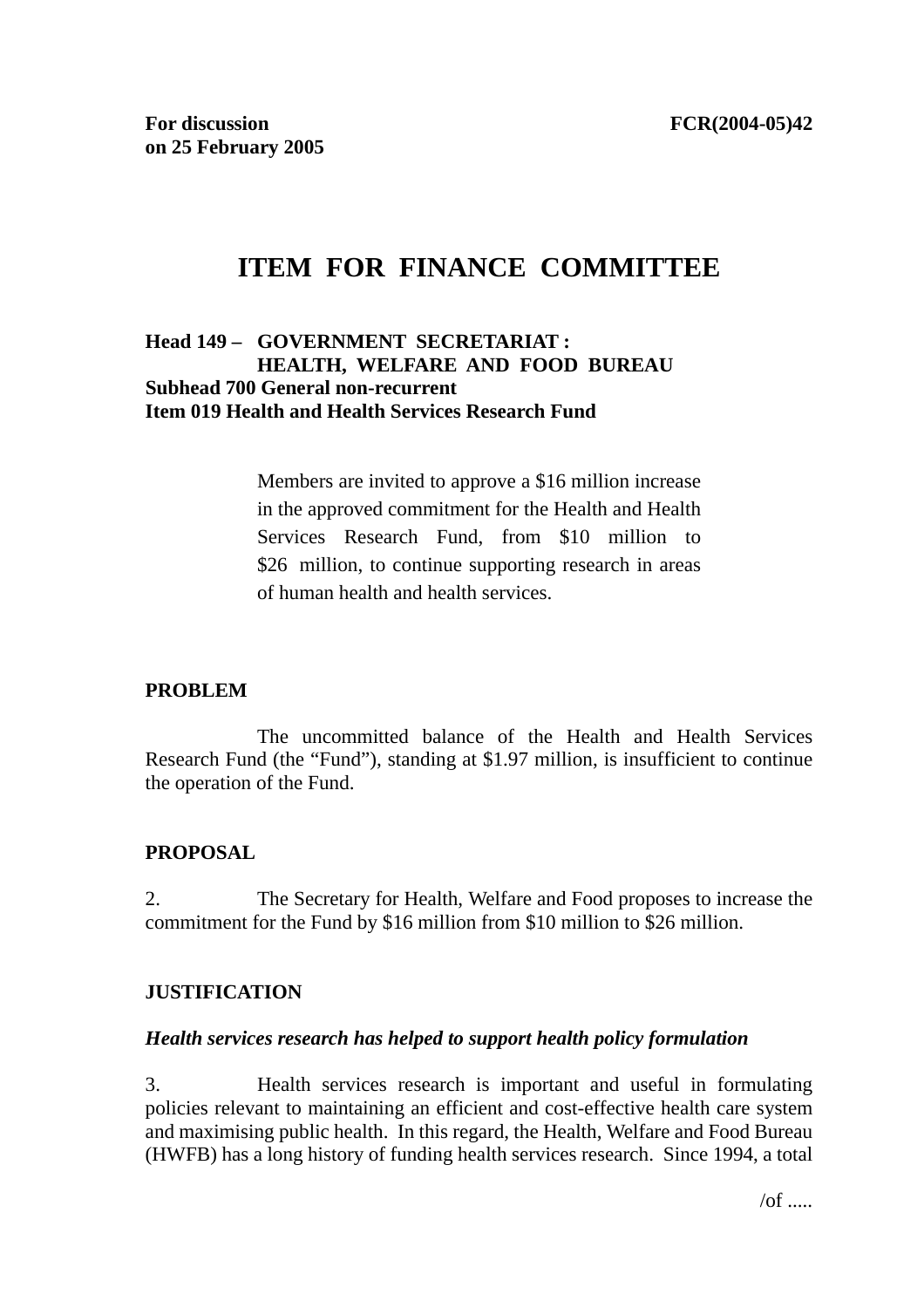of 202 health services research projects have been funded under two different research funds, the now defunct Health Services Research Fund (HSRF) and the Health and Health Services Research Fund. Of these, 175 have been completed, nine are currently in progress, and 18 are due to begin shortly. These projects are approved on the basis that the knowledge generated produces one or more of the following benefits –

- (a) enhance population health and improve quality of life;
- (b) enable health policy formulation based on locally relevant generated evidence;
- (c) improve cost effectiveness of the health care system;
- (d) improve the standards and effectiveness of care; and
- (e) facilitate private-public partnership and improve the delivery of healthcare services.

4. There are notable contributions of considerable public health importance that have arisen directly as a result of health services research. These include the re-orientation of the Government-sponsored cervical screening services to better target the clients; introduction of a new, cheaper and more effective treatment of recurrent peptic ulcer bleeding which resulted in a profound change in clinical practice; implementation of fees and charges in the Accident and Emergency services following research studies on its utilisation; and introduction of tobacco control legislation after studies demonstrated the harmful effects of smoking and beneficial effects of smoking prevention/cessation/reduction programmes. Details about the relevant research findings and contributions are at the Enclosure.

Encl.

5. Prior to 2002, health services research was under the HSRF. In 2002, following a review, a decision was taken to wind up the HSRF and the Fund, with a new mode of operation, and a more focused research agenda was set up. Three broad themes were identified under the Fund as priorities for research, namely public health, health services and Chinese medicine. A commitment of \$10 million was made for the purpose of supporting research studies to generate new knowledge in areas of human health and health services. Since November 2003, a total of 18 projects which focused on the above three themes, have been supported by the Fund. The research studies are due to begin and we expect their findings to contribute to furthering population health and enhancing health policy formulation. A brief summary of some of these newly approved projects is given below as an illustration of their potential benefits –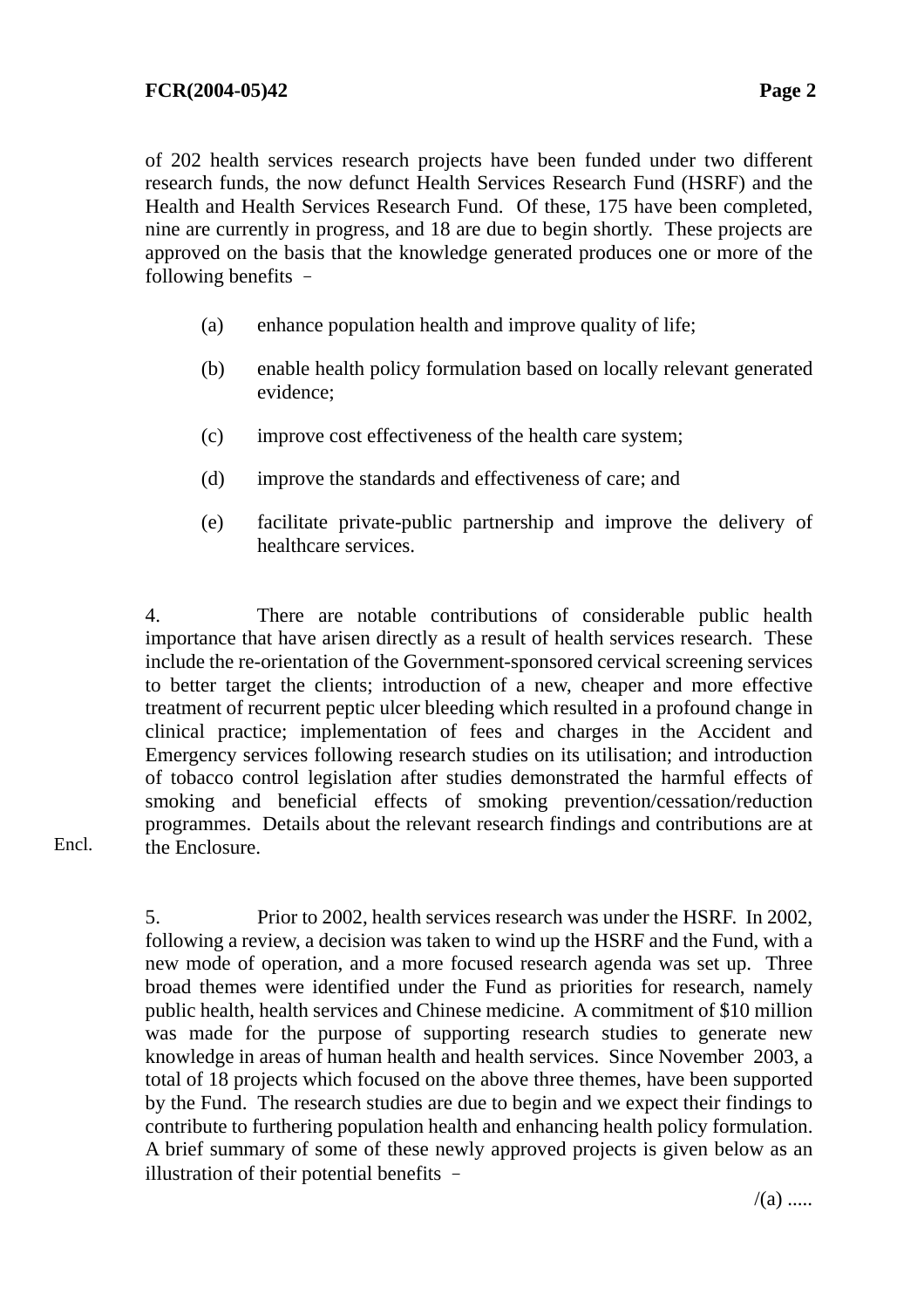- (a) *health services for cancer patients* Several different studies have been approved that assess various treatment modalities to improve the quality of life and psychological well-being of cancer patients. The studies will increase our understanding of cancers in these groups and lead to more effective management of these conditions.
- (b) *care for the elderly with chronic diseases* Three different studies with focus on an early detection of dementia in the elderly, new form of treatment for stroke, and an analysis of the risk factors for urinary tract symptoms, will help identify treatment and management modalities that will improve health outcome and reduce caregiver burden.
- (c) *health policy on exercise* Three different studies will examine effectiveness of various types of exercise. These include the usefulness of a community management model to promote exercise for patients with chronic conditions, the effectiveness of stair climbing, Tai Chi and walking exercise in improving health. These studies will guide the adoption of effective interventions to promote exercise and translate ultimately into a reduction of use of health care facilities and resources.
- (d) *effectiveness of health service provision* A study will evaluate effectiveness of different models of health care delivery in the primary care setting of General Out-patient Clinics in Hong Kong. The outcome of this study will inform policy makers of the need to review and revamp the primary health care delivery model in Hong Kong.

### *Increased health services research capacity and created strategic reserve of talent*

6. Our funding and support for research has been instrumental in building research capacity and infrastructure in Hong Kong. It has enabled several hundred young talents (approximately two new research-related personnel are recruited for each funded project) to be recruited and trained in scientific and healthcare related research techniques. These young researchers together with the established researchers in the universities and health sector form a pool of highly skilled staff engaged in health and health services research. This forms an important strategic research asset for improving population health and informing policy.

/*Critical* .....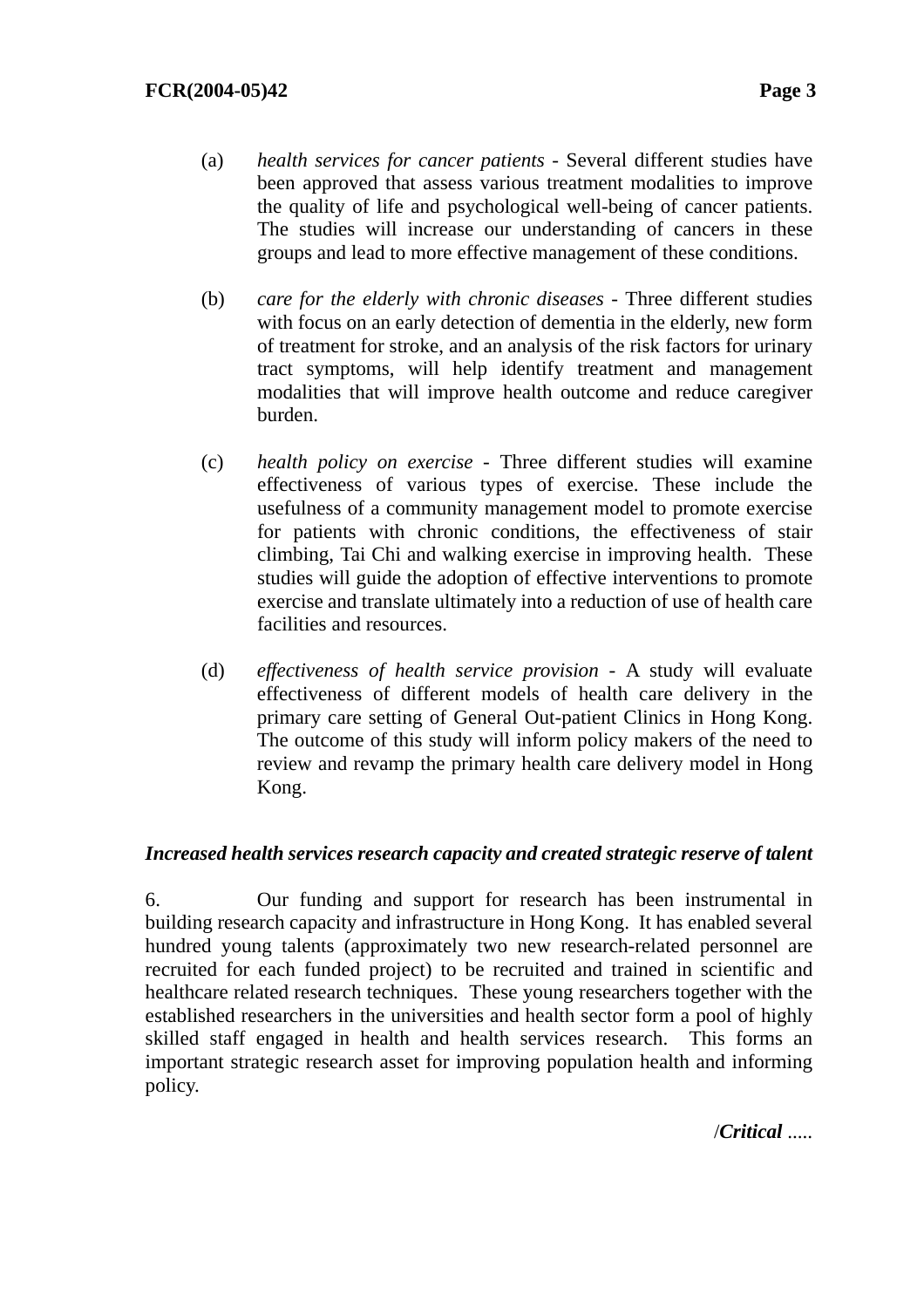### **FCR(2004-05)42 Page 4**

### *Critical mass of health-related research findings*

7. Research summaries produced from completed projects are uploaded to the website of the Research Fund Secretariat of the HWFB for public access. In addition, these research findings have been distributed to about 500 different health-related organisations in Hong Kong (including universities, hospitals and medical clinics, professional societies/colleges and government departments). The research data represents an important knowledge resource for the health services research community in addition to being a public reference database.

8. These research findings have also been presented in at least 105 local and overseas conferences. At least 180 peer-reviewed articles, conference proceedings and abstracts have also been published in local and overseas journals. The productivity of the Fund in terms of concrete deliverables is further testament to its usefulness to the health services research community and its potential to influence and direct health care policy.

### *Continuation of Fund*

9. The Fund calls for application once per year. With the approved commitment of \$10 million in 2002, two open calls for applications were issued in November 2003 and September 2004 respectively. As mentioned in paragraph 5 above, a total of 18 applications amounting to \$8.03 million from the 2003 round have been approved. The Research Council of the Fund is currently reviewing applications from the latest call and has identified a number of worthwhile applications that would require funding of about \$6 million. However, the uncommitted balance of the Fund is only \$1.97 million, which is insufficient to support these worthwhile projects. Based on the funding requirements of the two previous rounds, we estimate that each year the Fund will require around \$4 to \$5 million to support the approved projects.

### **FINANCIAL IMPLICATIONS**

10. We propose to increase the approved commitment by \$16 million from \$10 million to \$26 million, so as to allow the Fund to issue a further two to three rounds of applications from 2005 to 2007. A review of the Fund will be conducted in 2007 when all the 18 projects in the first round would have been completed.

/**BACKGROUND** .....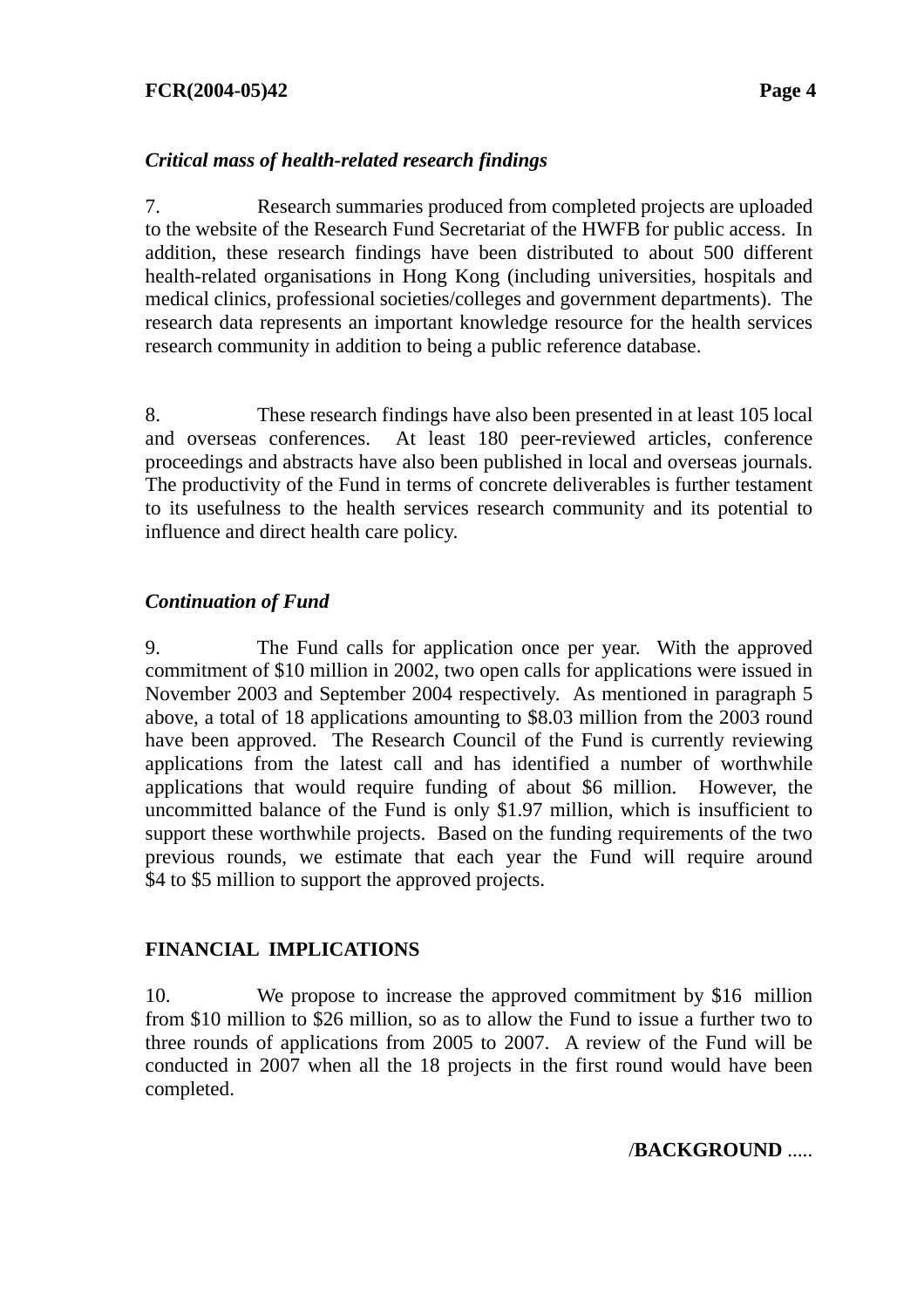## **BACKGROUND INFORMATION**

11. In 1994, the then Health and Welfare Bureau established the HSRF to fund research on health services with a capital commitment of \$50 million. A review of the HSRF in 2001 resulted in the identification of new priority research themes based on local relevance and importance, and the research agenda was refocused in light of this new knowledge. In 2002, a decision was taken to wind up the HSRF and a new commitment of \$10 million for the Fund was approved by the Secretary for Financial Services and the Treasury under delegated authority. This new Fund, which has a new mode of operation, has a more focused research agenda in which thematic priorities, namely, public health, health services and Chinese medicine, have been developed to guide the direction of research and decision on funds allocation.

12. To be eligible for a grant, the proposed research project must be of high scientific merit and of potential local application and benefit. Each application will be subjected to a two-tiered peer review process. In line with international experience, the criteria for vetting applications will be centred on the following broad principles –

- (a) degree of correlation with the priority of the Fund;
- (b) scientific quality of the proposed research project;
- (c) track record and research capacity of the applicant/applying institution; and
- (d) scientific opportunity in terms of potential to improve human health and health services.

13. A Research Council was established under the Fund which makes final decision on the allocation of research funds. It is chaired by the Secretary for Health, Welfare and Food and members include representatives from the Department of Health, Hospital Authority, academic institutions and private sector.

14. On [31 January 2005, we consulted the Legislative Council Panel on](http://www.legco.gov.hk/yr04-05/english/panels/hs/general/hs0405.htm)  [Health Services. M](http://www.legco.gov.hk/yr04-05/english/panels/hs/general/hs0405.htm)embers of the Panel supported the proposal.

 $-$ 

Health, Welfare and Food Bureau February 2005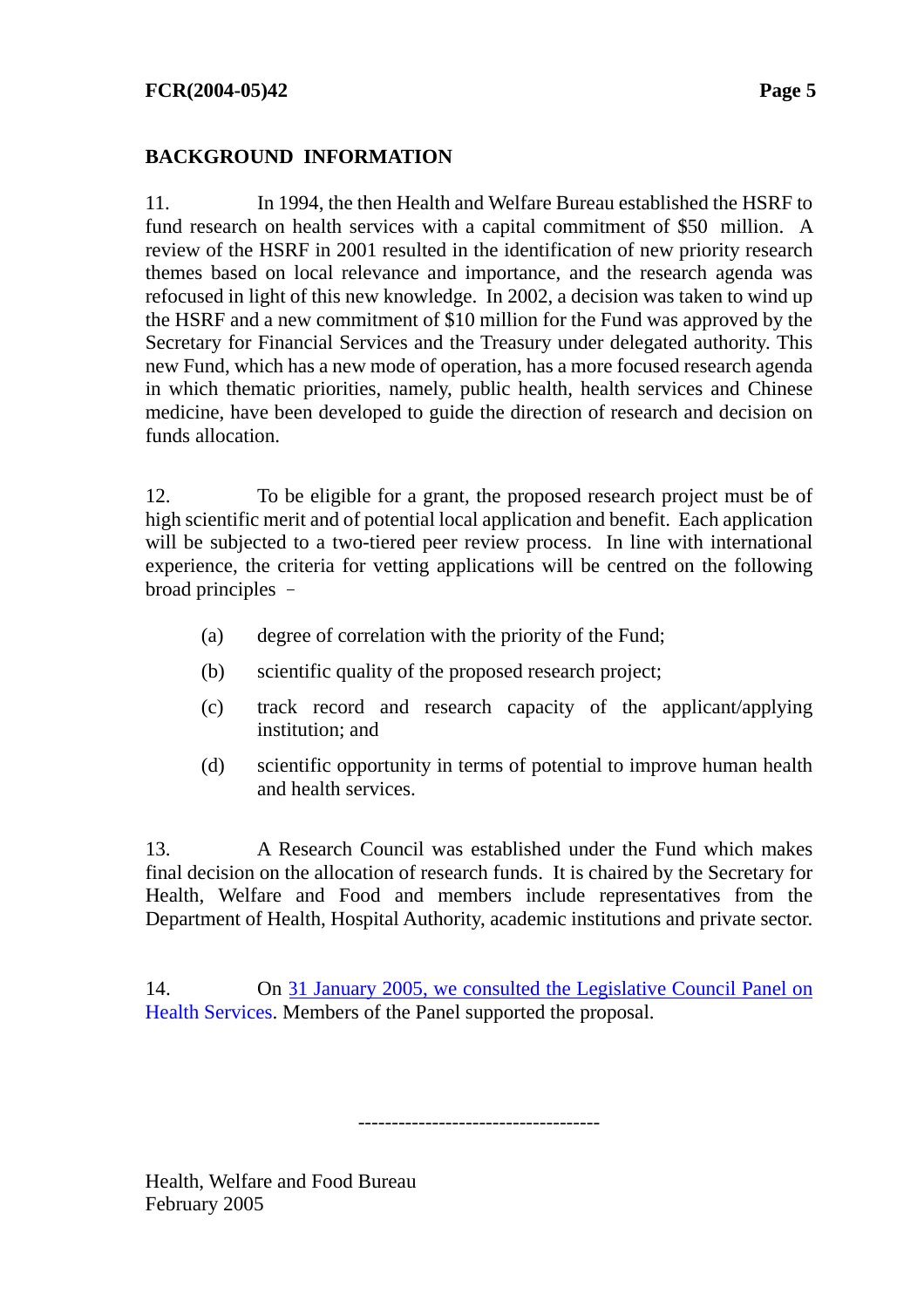#### **Examples of contributions of health services research to public health policy formulation**

- 1. **Revamping cervical screening for women health** local studies showed that Hong Kong's existing voluntary cervical screening services were not cost-effective and may lead to harm through over-screening subjects at low risk. Unscreened women are at a  $2.7 - 10$  times greater risk of cancer than screened women. As such, the current system is likely to have prevented only about 26% of new cervical cancer cases. However, a targeted screening programme which covers about 80% of the population and with a 3-4 year screening interval would prevent 70% of new cervical cancer cases. These findings have led the Department of Health's Cervical Screening Task Force to re-orientate its strategy and develop and implement the new Cervical Screening Programme since March 2004. Using the outcomes of this research the Task Force has also estimated the potential health care benefit of the new screening programme.
- 2. **Improving clinical treatment of diseases** the finding of a health service research in 1997 that a one-week course of triple therapy greatly increased the cost-effectiveness of managing recurrent bleeding of peptic ulcers compared with the routine long-term medication resulted in a profound and fundamental shift in the clinical treatment of recurrent ulcer bleeding in Hong Kong and around the world. It is estimated that using just one-week triple therapy to prevent recurrent ulcer bleeding, approximately \$3,500 would be saved for every patient each year. Patients are no longer required to receive daily medication on a long term basis. Given that Hong Kong has one of the highest incidence of bleeding peptic ulcer in the world (169 per 100 000 population), such improvement in clinical treatment has a considerable impact on the health service. It not only generates significant savings to the health service due to the change in clinical practice, but also enhances enormously the quality of life of more than 11 300 bleeding ulcer patients in Hong Kong.
- 3. **Re-orientating healthcare delivery** the finding of various research studies conducted between 1996 to 1999 that many people attended Accident & Emergency departments with non-urgent cases due to the free and round-the-clock provision of these publicly funded services was instrumental in making the case for introducing fees and charges in an attempt to redirect non-urgent cases to primary health care providers and enhancing the service for those genuinely in need. The relevant research has also provided evidence-based information for the Hospital Authority to widely publicise its triage system to reduce the inappropriate use of Accident and Emergency services arising from public's ignorance or misconception about the services.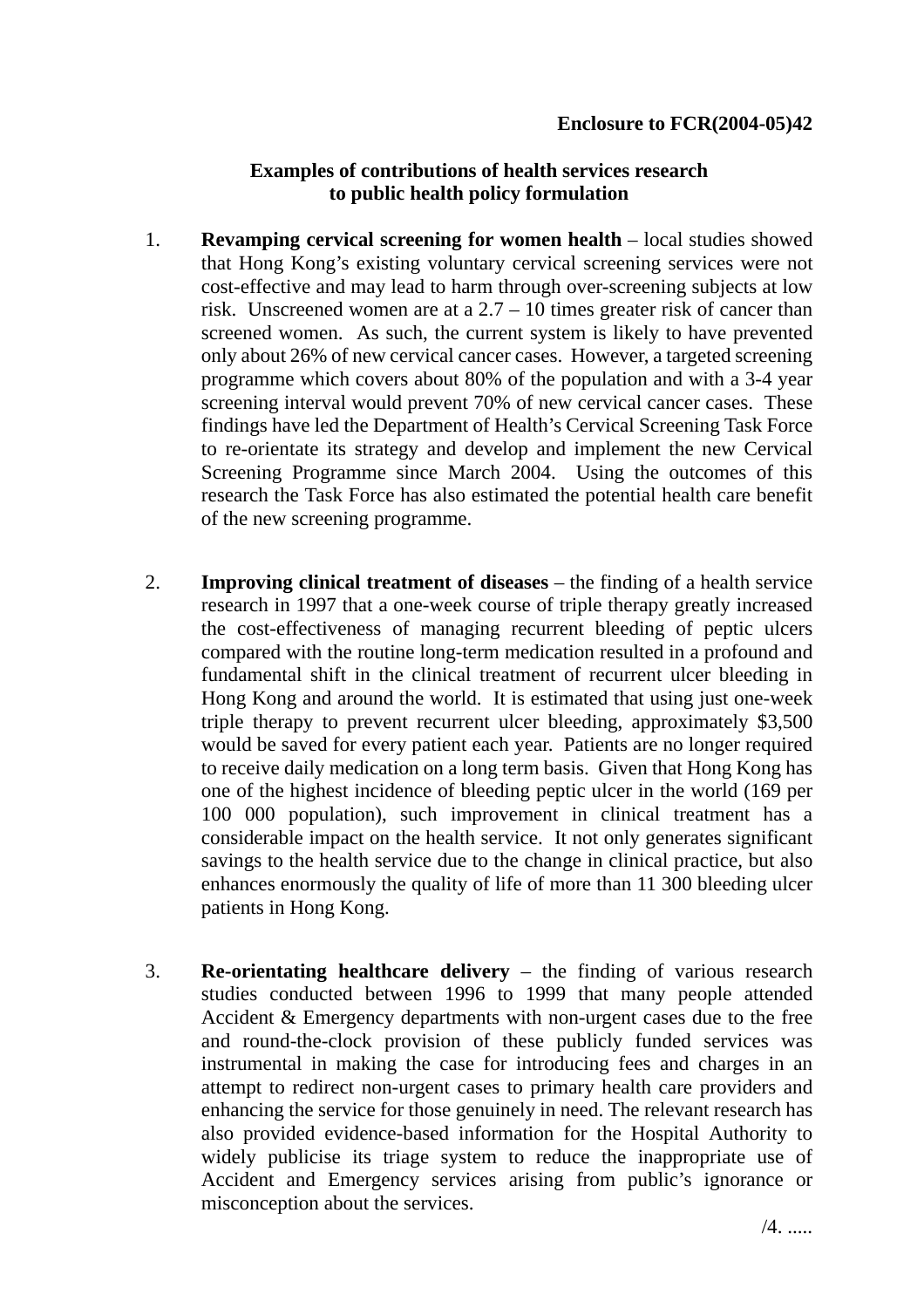4. **Tackling smoking and tobacco related diseases** – the group of tobacco related studies conducted in these ten years have provided a series of 'firsts' in terms of high level evidence against the harm of tobacco smoking and the beneficial effects of smoking prevention/cessation/reduction programmes. These research findings resulted in a more informed debate on the anti-smoking and tobacco-control legislation and guided government support for smoking prevention/cessation/reduction programmes.

To optimise population health, the Government has utilised the research findings and placed health education and promotion high on its agenda, emphasizing the harmful effects of passive smoking on children and making appeal to parents to quit smoking. It was quantified that for a cohort of babies born in 1997 who were exposed to second hand smoke when they were still in the mother's womb, they would incur an additional 1 581 hospital attendances in their first year of life, costing over \$16.4 million. When they were further exposed to second hand smoke at home in their first year of life, they would have an extra 662 hospitalisation episodes, with a cost over \$7.0 million.

Local studies have further shown that a conservative estimate of the cost of smoking among adults for 1998 amounted to \$2.3 billion for health care and \$1.9 billion for productivity losses. It was observed that 80% of these health care costs were absorbed by the public sector, while 21% of the productivity losses were due to passive smoking at work. The effectiveness of various smoking cessation/reduction programmes was also demonstrated. Local studies have found the effectiveness of doctor's health advice, nursing support to mothers of sick children and smoke quit line in helping smokers to quit. Based on this kind of research evidence, the Government therefore has supported health education and promotion activities, including smoking prevention/cessation/reduction programmes.

5. **Improving the quality of elderly care** – a most significant contribution in this regard has been the prevention of hip fractures, which greatly improve the quality of life of elders. For example, a research conducted in 2000/01 has found that the use of a hip protector can reduce the risk of hip fracture by 82%. This would also result in substantial reduction in the relevant health care expenditure since medical care for hip fracture is seven times more expensive than the associated costs of a hip protector.

 $/$ The  $\ldots$